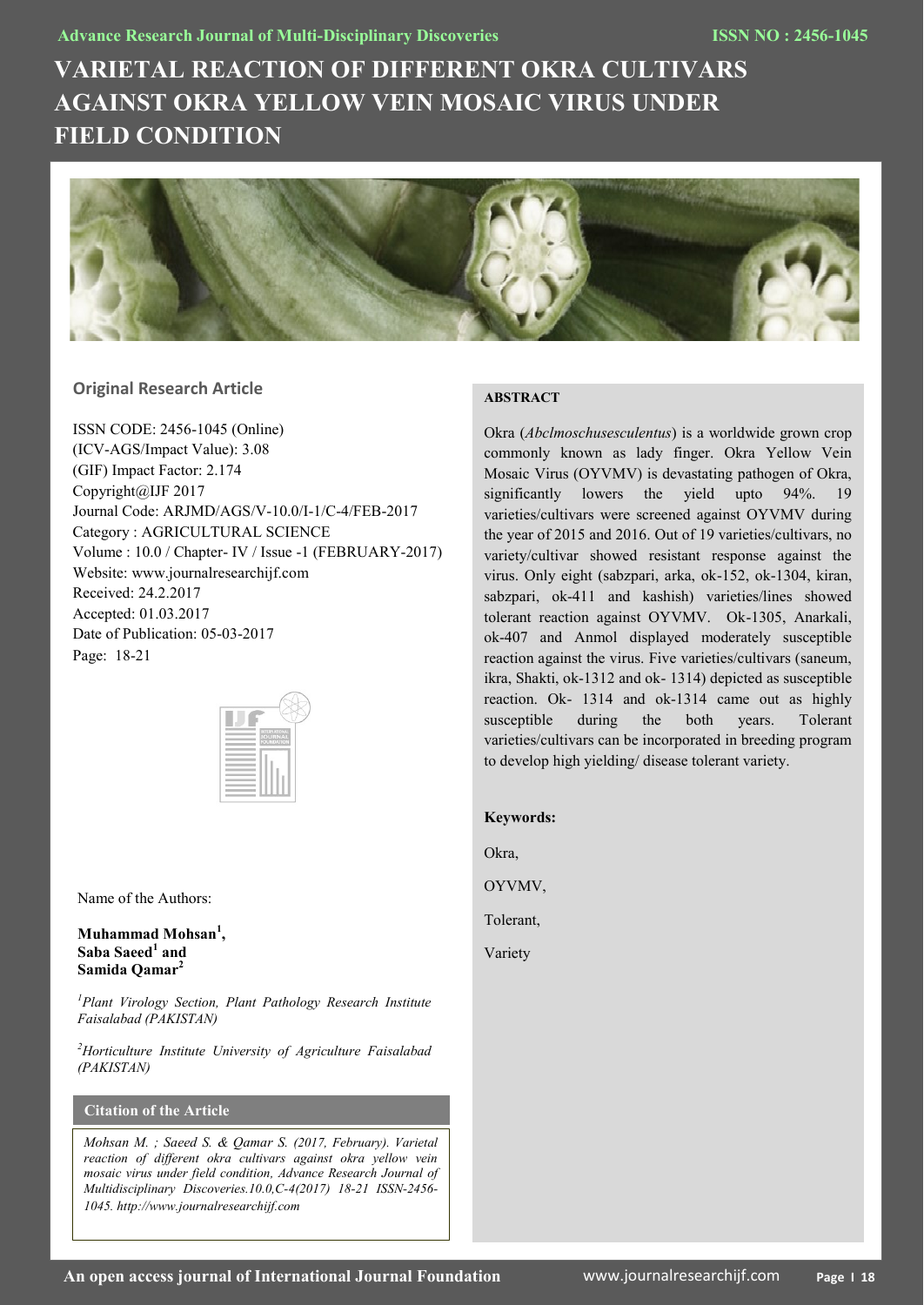## **I. INTRODUCTION**

Okra (Abclmoschusesculentus (L) Moench) belongs to family MalvaceaeJuss. is an important vegetable of the subcontinent.It is native to afro-Asian countries but also cultivated widely in India, Nigeria, Pakistan, Ghana and Egypt etc. (Akanbiet al 2010.) Average world production is 12.035 million tons. (FAO, 2011). In Pakistan it is cultivated on an area of 13.900 hac and a total production of about 113,200 thousand tons (MINFA, 2013). Okra is good source of vitamin A, B,C and is also rich in protein, minerals and iodine (Balochet al, 1990).Okra requires a long and warm growing season for optimum growth and development. In the plains two crops of okra (early & late)are sown. This vegetable is attacked by a number of fungi, bacteria, virus, mycoplasma, nematodes and insects.The total loss of vegetable on this account has been estimated up to 20-30% but if pathogens are allowed to develop, this may increase up to 80-90% (Hammer &Thompson, 1957). Yellow vein mosaic is the most serious viral disease of Okra. The disease is characterized by a homogenous interwoven network of yellow veins enclosing is lands of green tissues within it leaf. In case of severe infection, the infected leaves become yellowish or creamy colour. Infected plants remain stunted and bear very few deformed small fruits. Plants infected 50 and 65 days after germination suffer a loss of 84 and 49% respectively (sastry&singh, 1974). The objective of this study was to evaluate different okra cultivars against OYVMV under field condition.

## **II. MATERIALS AND METHODS**

The experiment was conducted during the year of 2015 and 2016 at Plant Virology Section, Plant Pathology Research Institute, Faisalabad, Pakistan.Nine varieties (SabzPari, ok-411, ok-407, shakti, anmol, kashish, ok13-12,ok 13-13 and ok 13-14 were sown under randomized complete block design with three replications. Row to row and plant to plant distance was maintained at 60 cm and 20 cm respectively. The conventional agronomic practices were followed to keep the crop in good condition. The okra germplasm was subjected to natural viral inoculum, invasion and buildup of white fly (B. tabaci) population density. The disease severity was assessed by following the disease rating scale described by alietal (2005)

| <b>Rating Scale</b> |                             | <b>Severity Range%</b> |  |
|---------------------|-----------------------------|------------------------|--|
|                     | Immune                      | 0%                     |  |
|                     | <b>Highly Resistant</b>     | $1 - 10\%$             |  |
| 2                   | <b>Moderately Resistant</b> | 11-25%                 |  |
| ζ                   | Tolerant                    | 26-50%                 |  |
|                     | Moderately Susceptible      | 51-60%                 |  |
|                     | Susceptible                 | 61-70%                 |  |
| 6                   | <b>Highly Susceptible</b>   | 71-100%                |  |

Similarly during the year, 2016 ten varieties received from Vegetable Research Institute, Faisalabad was screened at Plant Virology Research Section following the same procedure as described earlier. The varieties sown during 2016 are: sabzpari, ARKA, saneum, Ok -152 ,Ikra. Ok -1314-Ok 1305, OK -1304, Kiran and Anarkali. Confirmation of the disease was carried out by collecting virus infected plants from the field and grafting the diseased portion on the healthy plants. A slanting cut was made on both sides of the stem of infected plant. Wedge grafting was performed as described by the Pullaiahet al (1998). The grafted portion was wrapped tightly with Para film and covered with polythene bags. The plants were irrigated and the polythene sheet removed after the grafting was set properly. Noninoculated served as control. The grafted inoculated plants showing the symptoms of OYVMV which indicates the presence of Okra yellow vein mosaic virus.

## **III. RESULT AND DISCUSSION**

Out of nine varieties sown during the year 2015, no variety showed resistant reaction. Only three varieties i.e. SabzPari,Kashish& OK-411 displayed tolerant response. Two varieties i.e. Ok-407 & anmol exhibited moderately susceptible reaction. Three varieties i.e. Shakti, Ok 13-12 and Ok 13-13 behaved as susceptible. One variety Ok 13-14 came out as highly susceptible. During the year 2016, data was collected using the disease rating scale of Ali,(2005). Different varieties showed different response under field condition. Disease data were recorded after the interval of one, two, four and three week intervals. Average disease severity was calculated and area under disease progress curve was calculated by the formula given by Madden et al. 2007. Highest disease severity i.e. 87% was calculated on Ok 13-14 and this variety graded as highly susceptible. IKRA showed susceptible response with disease severity of 72% variety Saneum fall under the category of susceptible with disease severity of 62%. Anarkali behaved as moderately susceptible with severity percentage of 54%. SabzPari, Arka, Ok-152, Ok 1304 and Kiran displayed tolerant response with disease severity of 50%, 40%, 40%, 45% and 41% respectively. Only one variety i.e. Ok 1305 depicted as moderately susceptible response against the disease. 51% disease severity was calculated on Ok 1305. It is clear that no variety/ line showed highly resistant or resistant reaction. Even non on the variety/ line exhibited moderately resistant reaction. Those verities who behaved as tolerant can be used in breeding programme to develop resistant cultivars. Dhankar et al., (1996) performed an experiment in which he screened 51 hybrids of okra and their 20 parents for resistance against okra yellow vein mosaic virus under field condition. Observation was made at 35, 50 and 65 days after sowing. Only one parent and 11 hybrids were fall in resistance category against yellow vein mosaic virus. P-7 was moderately susceptible while the rest fall in the category of susceptible and highly susceptible. Raghpathi et al., screened 12 okra varieties against yellow vein mosaic virus. The results show that 2 varieties Bo-1 and HRB-55 were proved highly resistance cultivar. Seven cultivars were resistant and Bo-2 was susceptible. MDU-1 and PusaSawani were highly susceptible. Ahmad and Patil (2006) screened nineteen okra germplasm, susceptible control PusaSawani also included. These germplasm were screened for their resistance toward OYVMV during summer season. The variety ArkaAnamika recorded the lowest disease incidence (0.80%) and highest yield (23 t/ ha) while PusaSawani the susceptible control recorded highest disease incidence (74.99%) and lowest yield (7.90 t/ha). None of them show complete immunity against disease. ArkaAnamika, H-8 and H-10 were resistant, while Soumya F1 and Reshma were moderately resistant. Among all those 19 okra genotypes, 13 genotypes were susceptible. Srivastava et al. (1995) deliberate the reaction of 12 okra varieties against YVMV in the field at three spots. VarshaUppar and HRB 55 were free of the disease at Karnal and Hy 6 at Andhra Perdesh. ArkaAnamika revealed moderate resistance at karnal. The virus was not detected in any variety at Nashik. Singh (1990) noted that hot weather with slight or no rainfall was encouraging for disease development of OYVMV and also for multiplication of *Bemisiatabaci*. Low temperature high relative humidity and rainfall were detrimental to whitefly population. Sangar (1997) assessed eight okra varieties for resistance to YVMV in the rainy and summer season. He observed that disease incidence was much higher during the rainy season at that relative humidity was also high. Among eight varieties ArkaAnamika was highly resistant, ArkaAbhey resistant, Parbhani Kranti and V-6 were moderately resistant towards OYVMV. All other varieties were susceptible or highly susceptible. Bhagat et al. (2007) found the rate of dissemination of okra yellow vein mosaic virus in okra cultivars. PusaSawani (highly susceptible) Vaishali, Vadhu (susceptible) and ParabhaniKranti (resistance) during rainy season.

**INTERNATIONAL JOURNAL FOUNDATION**

NTERNATIONAL

**JOURNAL** 

FOUNDATION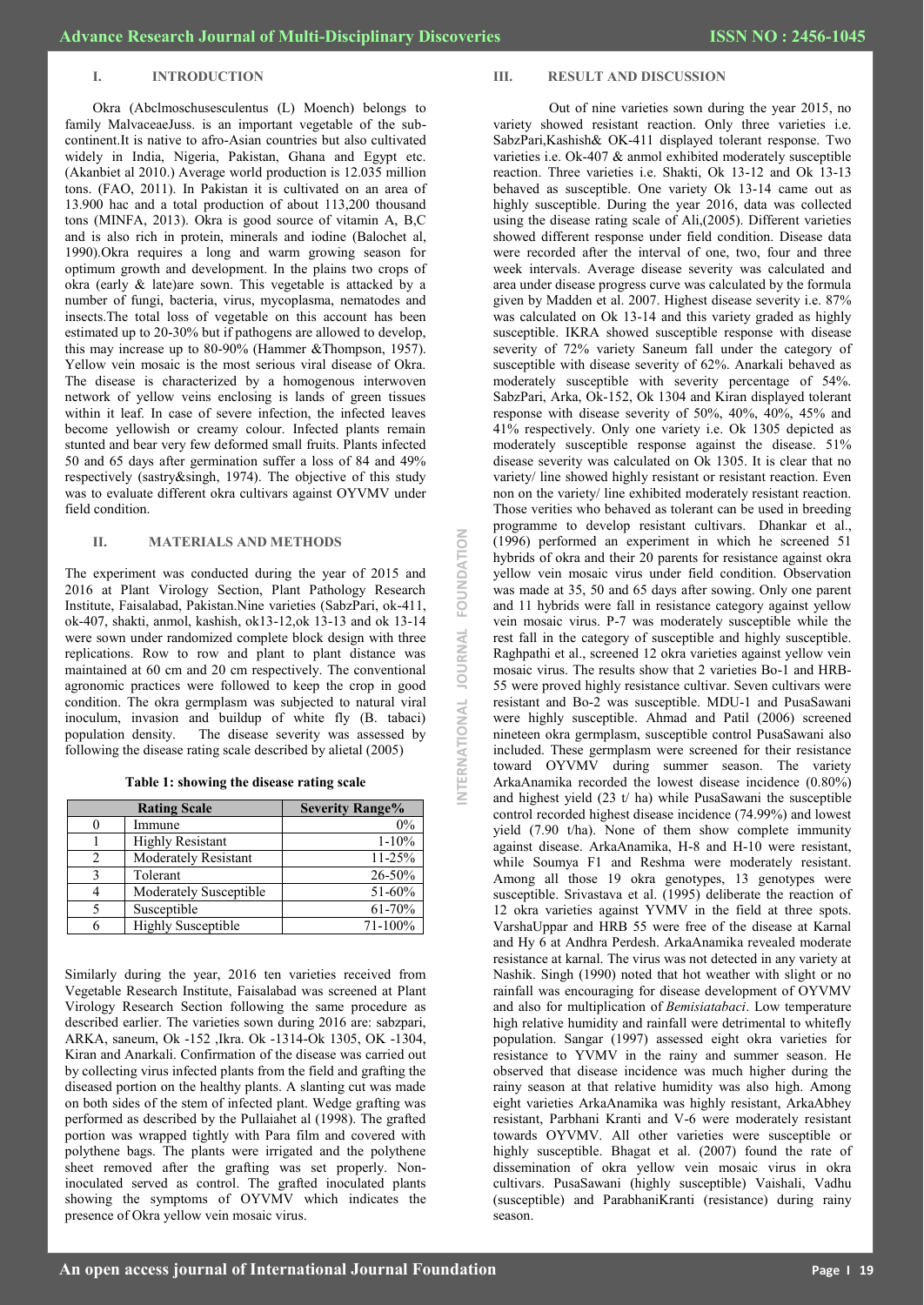| Variety/cultivar | Disease severity grade | <b>Disease severity</b> | <b>Varietal reaction</b> |
|------------------|------------------------|-------------------------|--------------------------|
| Sabzpari         | 3                      | 50                      | Tolerant                 |
| <b>ARKA</b>      | 3                      | 40                      | Tolerant                 |
| <b>Saneum</b>    | 5                      | 62                      | Susceptible              |
| OK-152           | 3                      | 40                      | Tolerant                 |
| <b>IKRA</b>      | 5                      | 70                      | Susceptible              |
| OK-1314          | 6                      | 87                      | Highly susceptible       |
| OK-1305          | 4                      | 51                      | Moderately susceptible   |
| OK-1304          | 3                      | 45                      | Tolerant                 |
| Kiran            | 3                      | 41                      | Tolerant                 |
| Anarkali         | 4                      | 54                      | Moderately susceptible   |





**during 2015 during 2016** 





| Variety/cultivar | Disease severity grade | <b>Disease severity</b> | <b>Varietal reaction</b> |
|------------------|------------------------|-------------------------|--------------------------|
| Sabzpari         |                        | 46                      | Tolerant                 |
| Ok-411           | 3                      | 37                      | Tolerant                 |
| Ok-407           | 4                      | 56                      | Moderately Susceptible   |
| shakti           |                        | 70                      | Susceptible              |
| anmol            | 4                      | 60                      | Moderately Susceptible   |
| kashish          | 3                      | 50                      | Tolerant                 |
| OK-1312          |                        | 70                      | susceptible              |
| OK-1313          |                        | 70                      | susceptible              |
| Ok-1314          | 6                      | 75                      | Highly susceptible       |

## **Table 3:** R**eaction of different varieties against oyvmv sown during 2015**